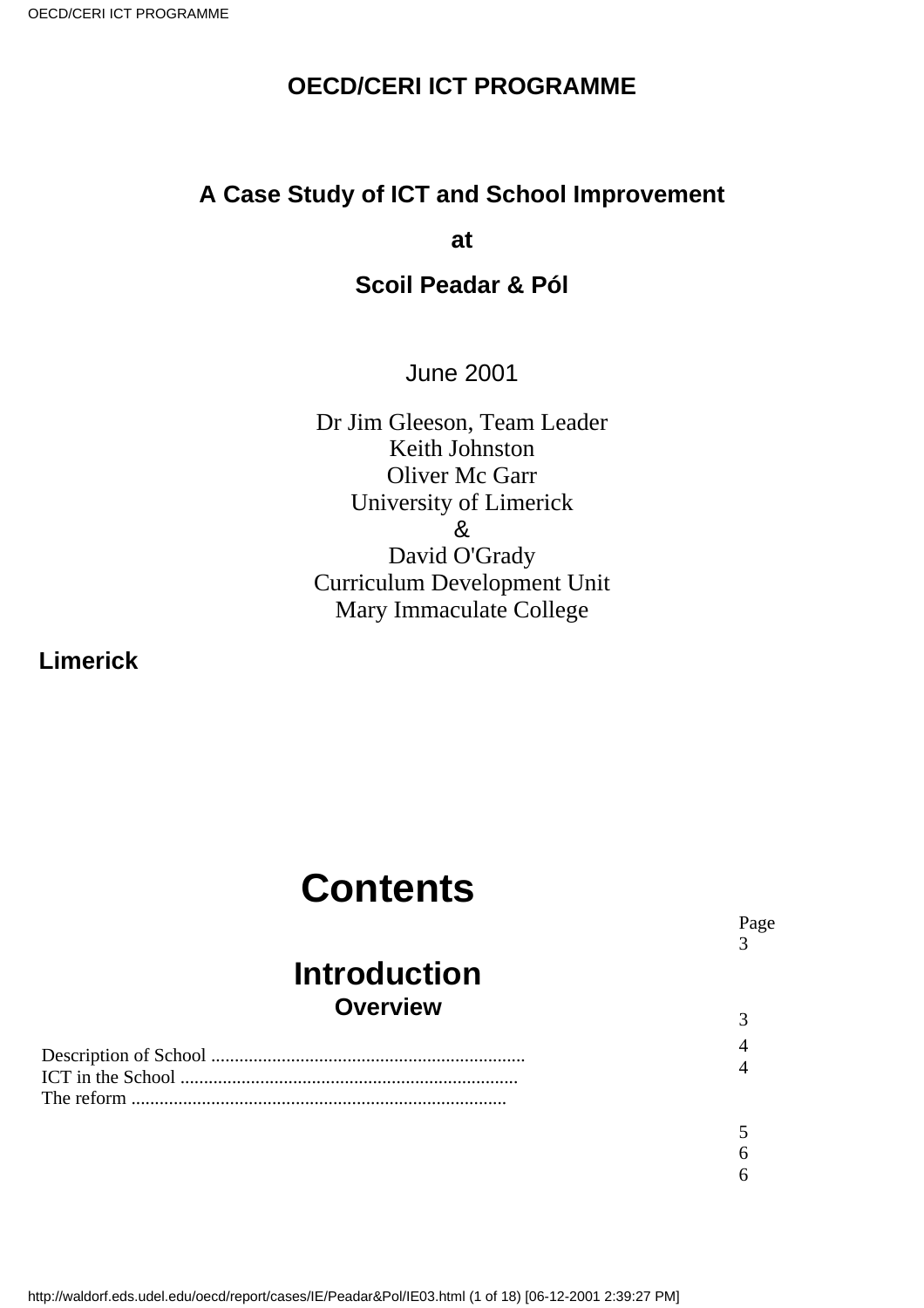## **The Past**

7 8

## **The Present**

## **Hypotheses**

## **Projections to the Future**

## **Introduction**

The following study for the OECD qualitative research ICT and the Quality of Learning was carried out during December 2000 and February 2001 at Scoil Peadar & Pól, Ireland. The research focuses upon school innovation and the part that Information and Communication Technology (ICT) has played in that innovation. The data collection was carried out by means of interviews with parents, teachers, children, lesson observation and analysis of survey for teachers, children and school documents.

## **Overview**

## **Description of School**

Scoil Peadar & Pól is a three teacher mixed school in a Gaeltacht area (Irish speaking) of Cork. The school has eighty one (81) pupils on roll, all living locally. The main source of income is farming with the exception of the local factory. This factory produces high quality jewellery and other souvenir items for national and international distribution. The Swedish owner of the factory provides funding and support for the school in matters relating to ICT. He is also a parent of two children attending the school. The present school was built in 1987. Two older schools were amalgamated to form one school. This change was welcomed by parents and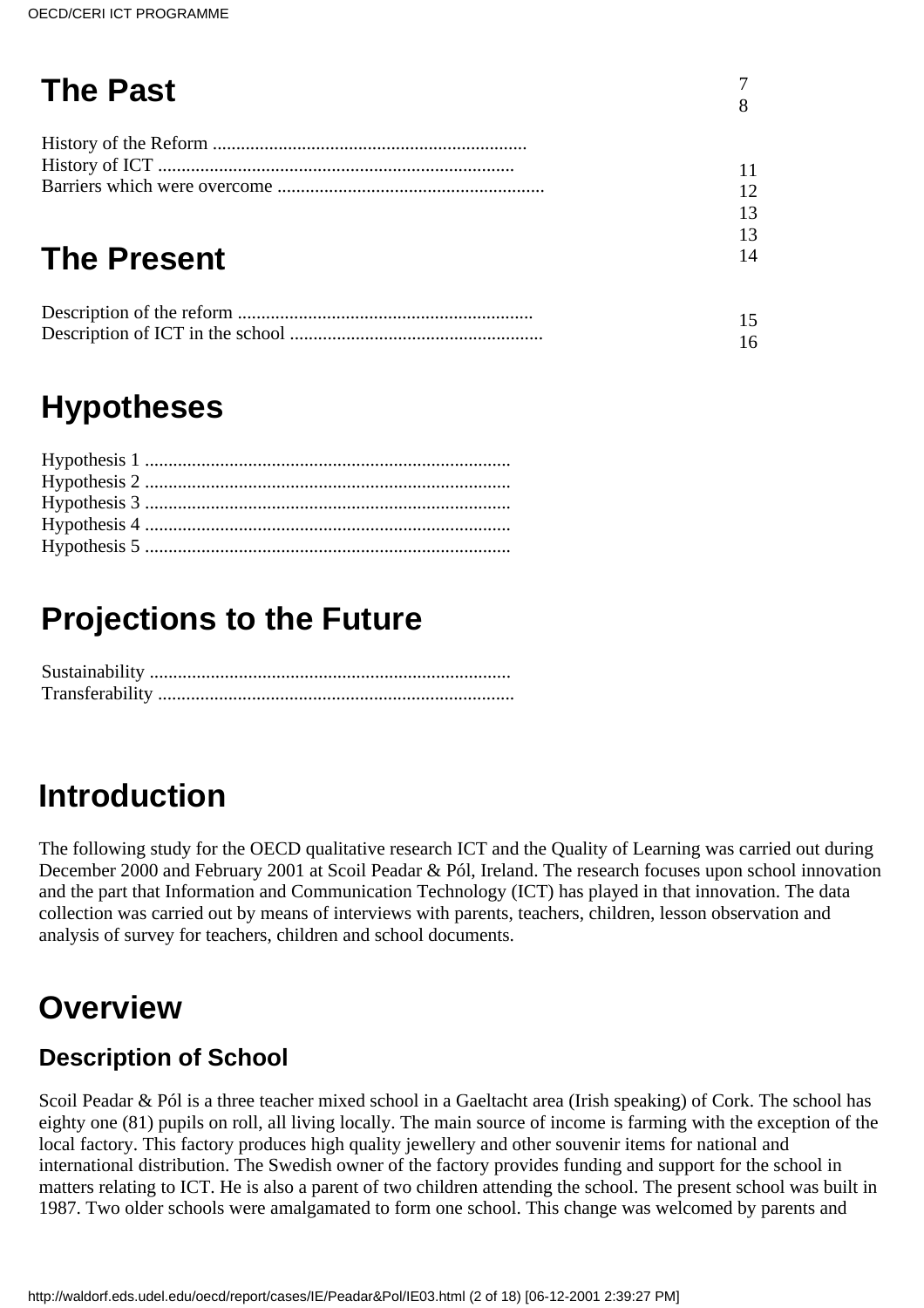teachers as the new school is fully equipped with all the necessary furnishings to create a proper learning environment for the children. The older schools lacked proper heating and sanitary facilities. The teachers, two male and one female, live locally, are part of the community and from evidence obtained through interviews and observations, it is clear that they are respected by all the parents. In fact the teachers would have taught most of the parents. This creates a warm and caring atmosphere within the school, where the children feel free to talk to any teacher at anytime. Discipline problems are rare. All subjects are taught through the medium of Irish. However, the children are fluent in both Irish and English.

The school has three classrooms with en-suite facilities, a staff room, an office, store room and an all purpose room, that serves as meeting hall and gymnasium. The school has a full basketball pitch and green area for sports. The school, though small in size, is viewed as a centre of excellence in relation to ICT. Many distinguished guests have visited the school, including two Ministers for Education. Photographs and newspaper cuttings of these visits are displayed in the school corridor. Parents commented favourably on the excitement these visits created in the village when Ministerial cars and police escorts arrived at the school. The school facilities are used by the National Centre for Technology for in-service ICT courses for teachers from the surrounding districts during the month of July.

The principal has been teaching for forty-four years and thirty two of those years as principal of Scoil Peadar & Pól. He replaced his mother as principal of the school. The two assistants have been teaching for thirty-seven and twenty-eight years. This experienced staff work well together creating a very stable learning environment. The school has a part time secretary and a shared learning support teacher.

Extra curricular activities include games, drama, music and participating in local and national competitions incorporating aspects of Irish language and culture. The school has many trophies for the Slógadh festival. This national festival invites entries from primary and secondary schools, where the children sing, dance, recite poems and perform plays through the medium of Irish.

| Classes in Scoil Peadar & Pól                                                  | $\vert$ No. of pupils |
|--------------------------------------------------------------------------------|-----------------------|
| Junior Class (Infants, Senior Infants and 1 <sup>st</sup> Class) Three classes | 29                    |
| Middle Class ( $2nd$ , $3rd$ and $4th$ .) Three classes                        | 28                    |
| Senior Class $(5th$ and $6th$ ) Two classes                                    |                       |

## **The Reform and ICT in the School**

The history of ICT and Scoil Peadar & Pól dates back to 1989. The Principal entered a competition organised through the Connemara Gaeltacht. This curriculum competition invited entries from all Gaeltacht schools. The schools were requested to prepare a project on their own local Gaeltacht area. The prize was a school computer. This competition later led to a curriculum innovation put in place by the principal. After many years of teaching, the principal began to evaluate the national curriculum of 1971 and its effectiveness within his school. He embarked on a Local Based Curriculum. This curriculum was based on the local environment. He decided to base all his teaching around the local area, geography, history, maths, reading, both Irish and English, science, environmental studies etc. Children began reading local folklore, interviewing the elderly within the community, writing their stories, visiting places of interest, working mathematical problems based on distance, time, percentages etc., all dealing with local problems.

The Principal entered a project based on this work and won the computer. Today the school has twenty-eight computers. Nine computers in each classroom with the extra computer used by the learning support teacher. The computers are networked for printing but are not on line for the WWW. The school has a colour printer in each room. The senior class has access to two digital cameras a scanner, and a midi system with keyboard. The junior and middle classes use a variety of content rich software while the senior classes use content free software to produce their own local software.

Classroom observations and interviews with principal suggest the reform/ innovation re. the local based curriculum is successful in the senior classes. No evidence exists of widespread use of this Local Based Curriculum innovation in the remaining two classrooms.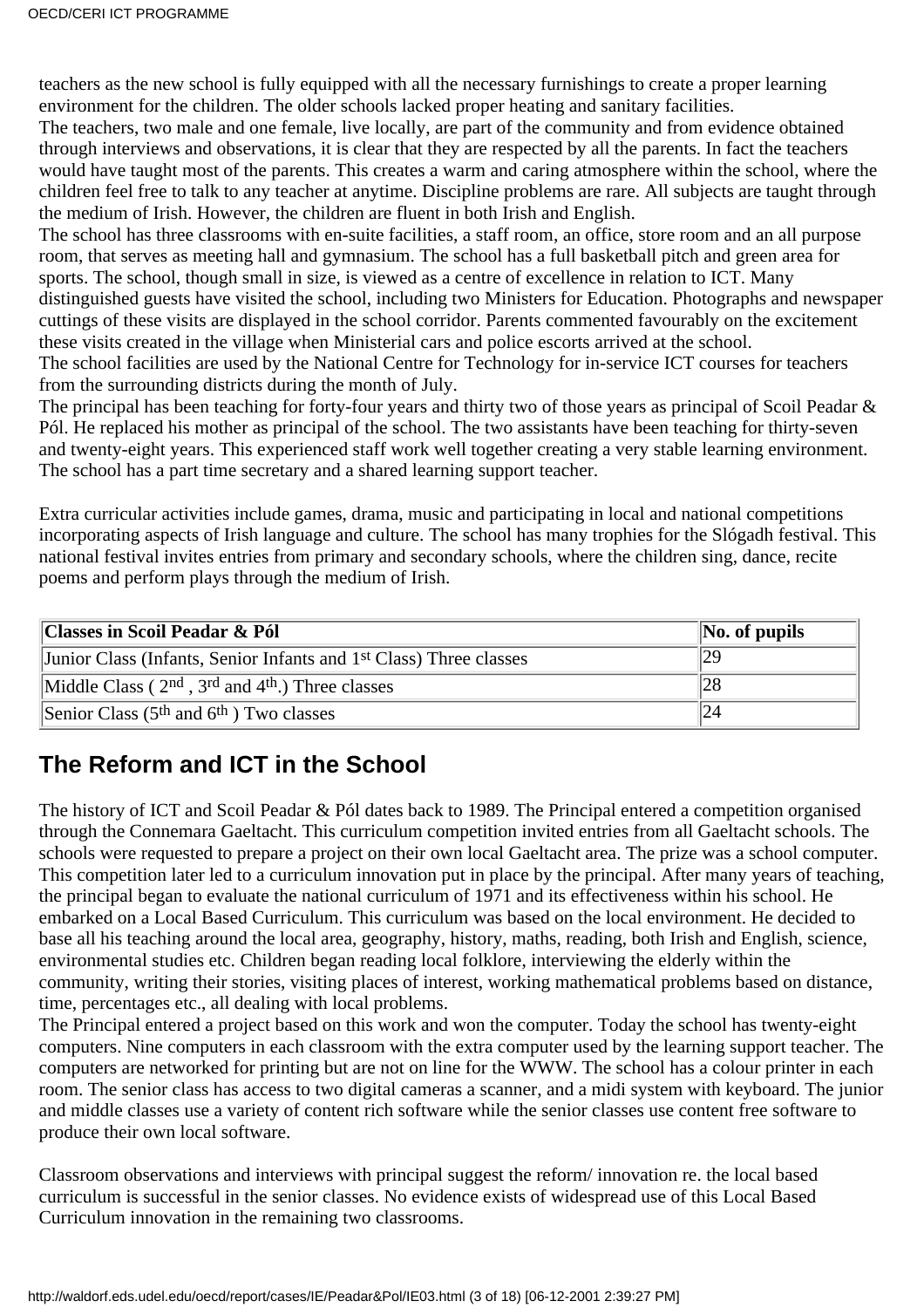## **The Past**

### **History of the Reform**

As described above the school first introduced computers in 1989 as a result of winning the Gaeltacht competition. The principal soon discovered that this computer could be used to help his innovative Local Based Curriculum. With very little experience in ICT he began to teach himself the basic rudiments of computing. He enlisted the help of a computer engineer working in the local factory. Together they managed to create a programme that would display his project in computer form. This opened up opportunities for further computer use in his teaching. Over the years the principal managed to gather more computers for the school through local sponsorship and parental help. At first the computers were used in the senior class with a single unit in each of the other two classes. Following the publication of the Department of Educations IT2000 Policy and the delivery of a free computer plus an extra phone line for use with the WWW the school embarked on a major drive to equip all classes with computers. This again was achieved through sponsorship, by a local computer manufacturer. The school is a magnet school for the Irish National Teachers Organisation (INTO) attracting other teachers to complete in-service within the school. Since 1998 the Board of Management of the school has installed nine computers in each classroom. This gives the school a ration of 1:3 ( one computer for every three children).

### **History of ICT**

The principal is self-taught on the basics but has completed courses on HTML and Dream-weaver (a web authoring package). He was appointed as an National Centre for Technology (NCTE) tutor and has prepared and presented many courses on ICT for primary teachers. The remaining staff members have completed NCTE Phase One and Two while the teacher in the middle classes is completing the ECDL programme on his own time.

Informal training also continues in the school. The principal is always willing to help in any way with minor problems that occur. All teachers agreed that in-service needs to address curriculum more than skills. Teachers need to be shown where ICT can improve teaching and learning. More emphasis needs to be placed on integration rather than technology skills. The principal is guided by his belief that while ICT skills are important for teachers, an enthusiasm for and interest in teaching is more important.

### **Barriers which were overcome**

The principal is the main adopter of this ICT innovation. However it must be remembered that ICT in itself was not the catalyst for change within this school. The principal saw ICT as an opportunity to enhance his main change and improvement ie. The Local Based Curriculum. Fellow teachers were not forced to change but encouraged to use ICT whenever possible. This method has led to a gradual increase in computer usage in all classes. In summary, while the principal was the main adopter there was little or no resistance to ICT as the teachers were not under pressure to conform. Parents, Board of Management and the local community were supportive at all times.

#### School Integration Project

The NCTE funded a number of SIP Projects throughout the country. Scoil Peadar & Pól is the lead school in one of the NCTE SIP Projects. Five schools in the surrounding area are currently working together producing web sites on local history. The principal in Scoil Peadar & Pól encourages his fellow principals by offering in-service on the use of ICT. The group meets regularly supporting each other in learning new skills re. web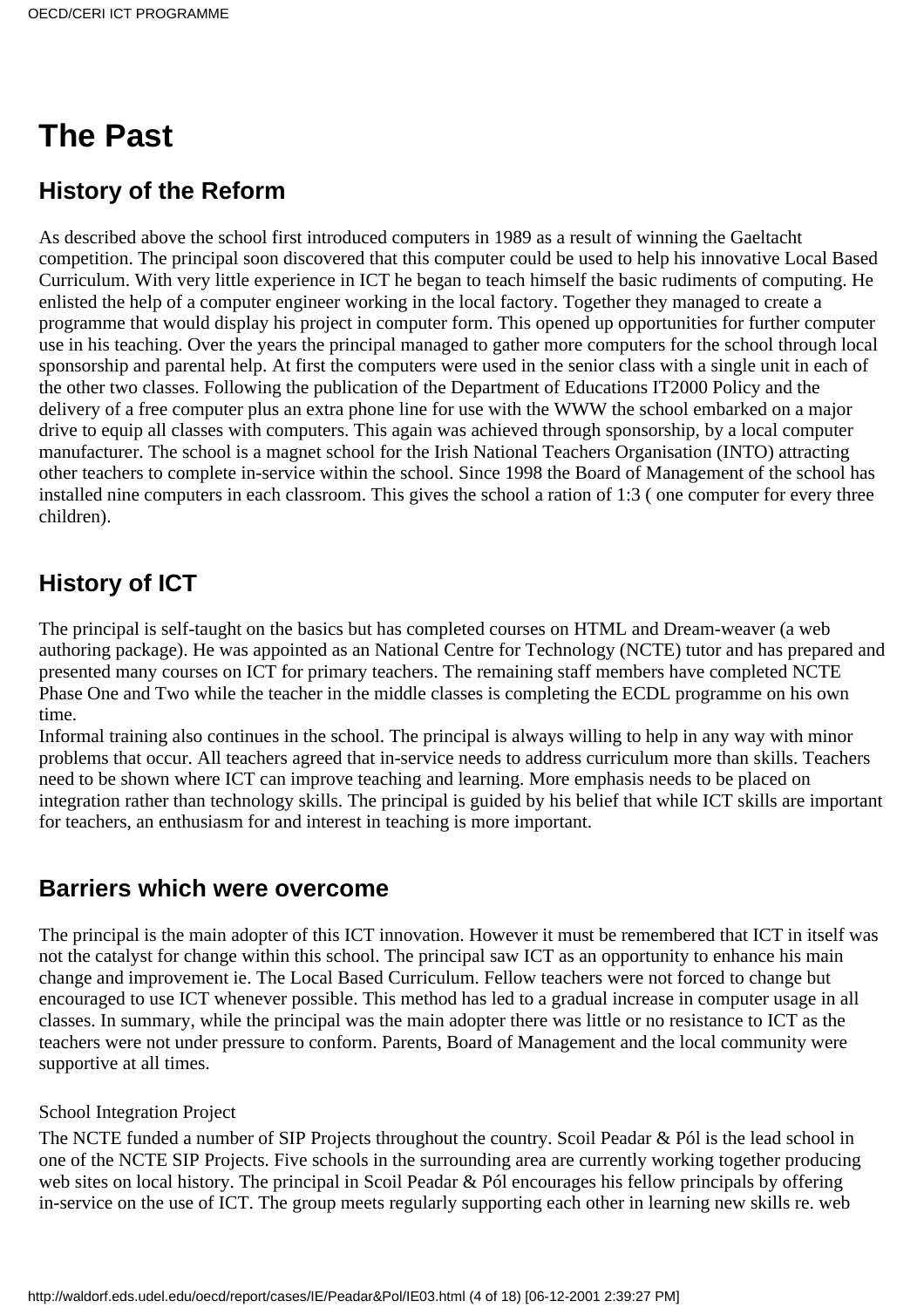authoring software and web site content.

## **The Present**

### **Description of the reform**

| Class                      | <b>No. of Computers</b> | $\ Peribherals\ $                           |
|----------------------------|-------------------------|---------------------------------------------|
| $\vert$ Junior Classes (3) |                         | Printer                                     |
| $\text{Middle Classes}(3)$ |                         | Printer                                     |
| Senior Classes $(2)$       |                         | Printer, Scanner, 2 Digital Cameras, Midi + |
|                            |                         | Keyboard, internet access                   |
| Learning Support Room      |                         |                                             |

All classes have access to computers in their own classrooms. As frequently found in rural settings this school has multiple classes in each room. This can and does create its own difficulties. The teachers must complete many programmes at many levels. This involves a great variety of texts and teaching styles. Time and organisation skills are needed to complete the programmes. ICT use varies in all classes even within the same classroom. Boys and girls have equal access. However, teachers disagree when it comes to whether boys or girls use the computers more.

*I do notice more girls using it, for some reason younger boys prefer construction, working with concrete things more, and girls like writing on the whole a lot more, they seem to go to it, although boys like using the CDs. We have quite a lot, but I think the girls do more writing, creative writing*. **Junior Class Teacher**

*Some girls are very interested and encourage other girls to join in. It really depends on how forceful the boys are. Overall I would say the boys make more use of the computers.* **Senior Class Teacher**

Observations in the junior classes suggest that girls will devote much time to ensuring their written work is neat, tidy and well prepared while the boys will experiment with all the menu bars in the word-processing package in use. In the senior classes evidence suggests the boys again devote more time to the mechanics of ICT re. camera usage, sound quality and website design. However it should be remembered that there are exceptions in all classes. One particular female student was very keen on HTML and was seen as the class expert by all children in the classroom.

There is no fixed time-table for computer use but many children use the computers during break time, particularly in the junior and middle classes. Use ranges from simple word-processing activities to using encyclopaedia CD Roms and some educational programmes. The children in the senior class have more freedom and use computers throughout the day, everyday, once they follow the strict guidelines set down by the school.

- E-mail : Only while teacher is present
- No games
- Internet: Under supervision and only to designated sites

### **Description of ICT in the school**

The ICT Survey and classroom observations clearly show that all teachers are comfortable with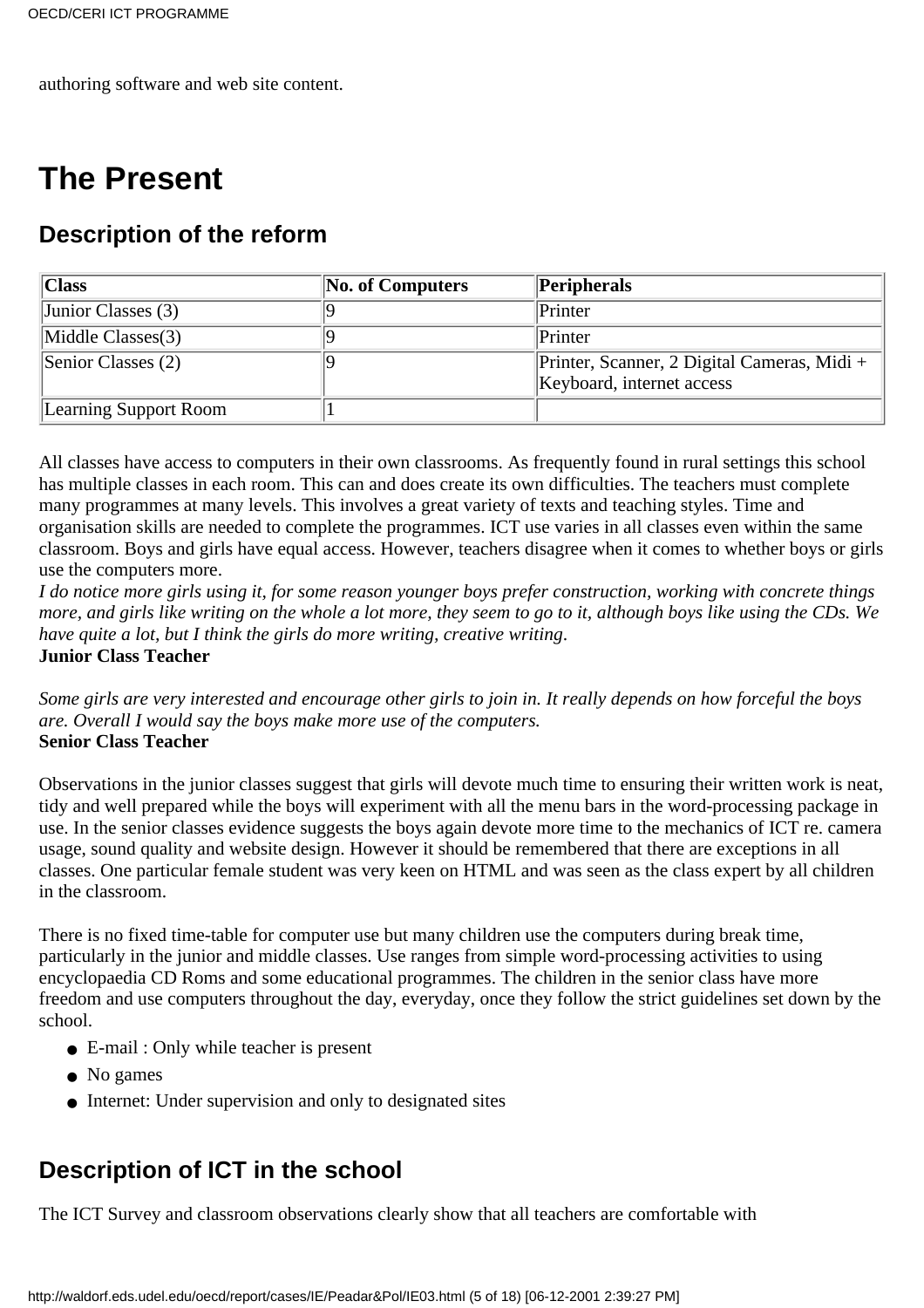word-processing and using content rich software in the classroom. However, while the principal has vast experience in using HTML and web authoring packages very little use of the Internet was observed during the school visit. The junior classes use a variety of software to promote reading and writing. The children in this junior class use a phonics programme produced using PowerPoint by the Learning Support Teacher. The middle class again use word-processing, a typing tutor and interactive CDs on History, Geography and Science. However these programmes do not form part of the school day. The children in this class access the computers during break-time or when they have completed their class assignments.

By the time the children reach the senior classes they have mastered the basic skills, ie. loading and running a programme and word-processing. This is a reflection of both the teachers interest and skills. In the senior classes the children are introduced to HTML, PowerPoint, Hyperstudio, Dreamweaver, Excel and the use of sound recording, scanners and digital cameras. These programmes and peripherals form part of the Local Based Curriculum. The children learn from each other and help one another at all times. While they have very little access to the Internet, they produce material to be viewed using an internet browser.

All children in the classroom produce projects on the locality. The class teacher chooses topics and the children are given freedom on content and mode of presentation. The children work in-groups or individually to complete the work. These projects are passed on from child to child and form part of their learning programme. When creating these projects the children are aware that they are creating learning packages for use by other children in the classroom. At times they include quizzes and tests at the end of the project to ensure the lesson is reinforced.

Topics include:-

- Electricity and the ESB
- Brian Boru and the Battle of Clontarf
- The Normans in Ireland



Children working on local project

All school based writing assignments are computer based. Children have free access to two digital cameras. Cameras are taken home and images are produced to enhance their written work. Sound is also included where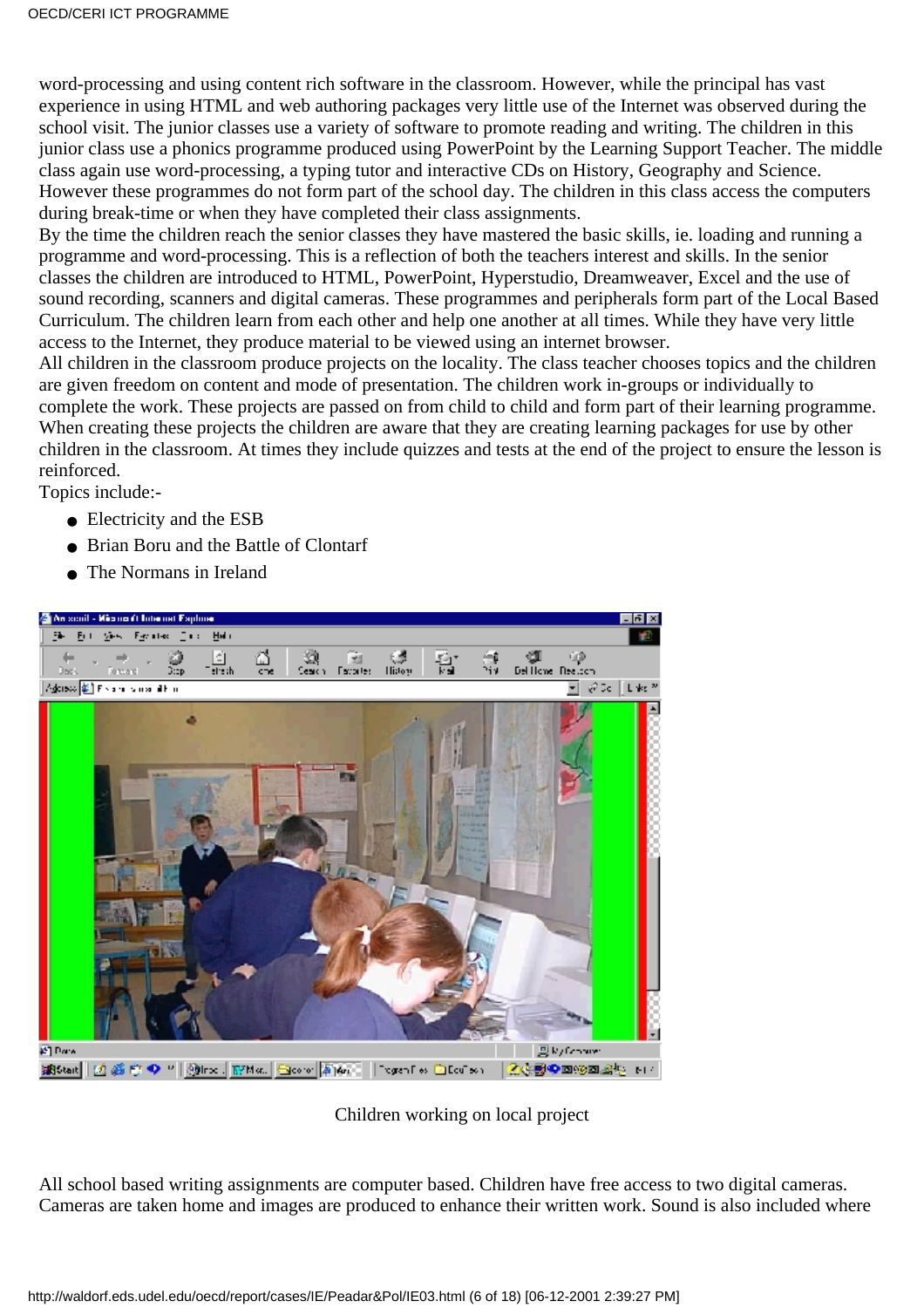needed. The class is extremely relaxed, with the principal seen as the facilitator and guide, while the children produce the material. The principal believes that the children are more interested in working with material produced by themselves rather than using commercially produced software. He also states that using ICT promotes problem solving skills by giving less academically oriented children the opportunity to be part of a team.

Parents interviewed agreed that no aspect of the curriculum suffers or is neglected in this classroom. All expressed the view that children on leaving this school do very well academically at second level*. (view attached CD)*

The principal makes full use of ICT in the day to day administration of the school. All school records are prepared using MSExcel. All school accounts are completed using MSExcel. A complete data base of all school resources has been produced using MSAccess. This document saves staff time and provides details of all videos, books, audio tapes etc. relating to the subjects being taught.

#### **ICT Teaching Styles**

Teaching styles vary in this school. Multiple classes demand constant group teaching. Children in the junior classes are accustomed to working on their own from an early age. Observations confirmed that group teaching in the junior classes created independent students willing to help one another throughout the school day. While the teachers in the junior and middle classrooms freely admit to be of the old school, they both manage to use ICT in a less structured approach. The principal s style of teaching is in line with the constructivist approach where the teacher is viewed as facilitator and guide rather than the holder of all knowledge. Observation in the senior class confirmed that ICT is incorporated into all aspects of the curriculum in this classroom.

#### **ICT Problems**

Availability of appropriate software is seen as the main problem in this school. While the principal is happy using content free software, the other teachers expressed concern re. the lack of appropriate software for use in Irish schools. They also voiced concern re. the in-service provided by the Department of Education and Science. They have the basic skills and now need direction and guidance on how best to incorporate these skills into their teaching. The internet was also viewed as inappropriate for this age group. Material on the WWW is geared towards a more mature student. The teachers see time spent browsing the WWW as a waste of time, particularly when using a standard phone line. Parents interviewed, while having access to the WWW at home, also expressed that their younger children did not use it for school related work. They did admit that older children used it and one parent used the WWW regularly in matters relating to the family farm business.

#### **Maintenance**

Maintenance in not perceived as a major problem at this site. All the computers were donated free of charge and manufactured locally. The principal manages to solve any minor problem and if a major problem occurs, the computer is returned to the factory and repaired without any charge. This arrangement, while ideal could not be duplicated in another site. Maintenance will become a problem when the principal retires. As the computers are relatively new no major mechanical problem has arisen. As the computers are not networked for WWW use, technical support is not needed to service the network.

## **Hypotheses**

### **Hypothesis 1.**

*Technology is a strong catalyst for educational innovation and improvement, especially when the World Wide Web is involved. The rival hypothesis is that where true school-wide improvement is found, technology served only as an additional resource and not as a catalyst, that the forces that drove the improvements also drove the application of technology to specific educational problems.*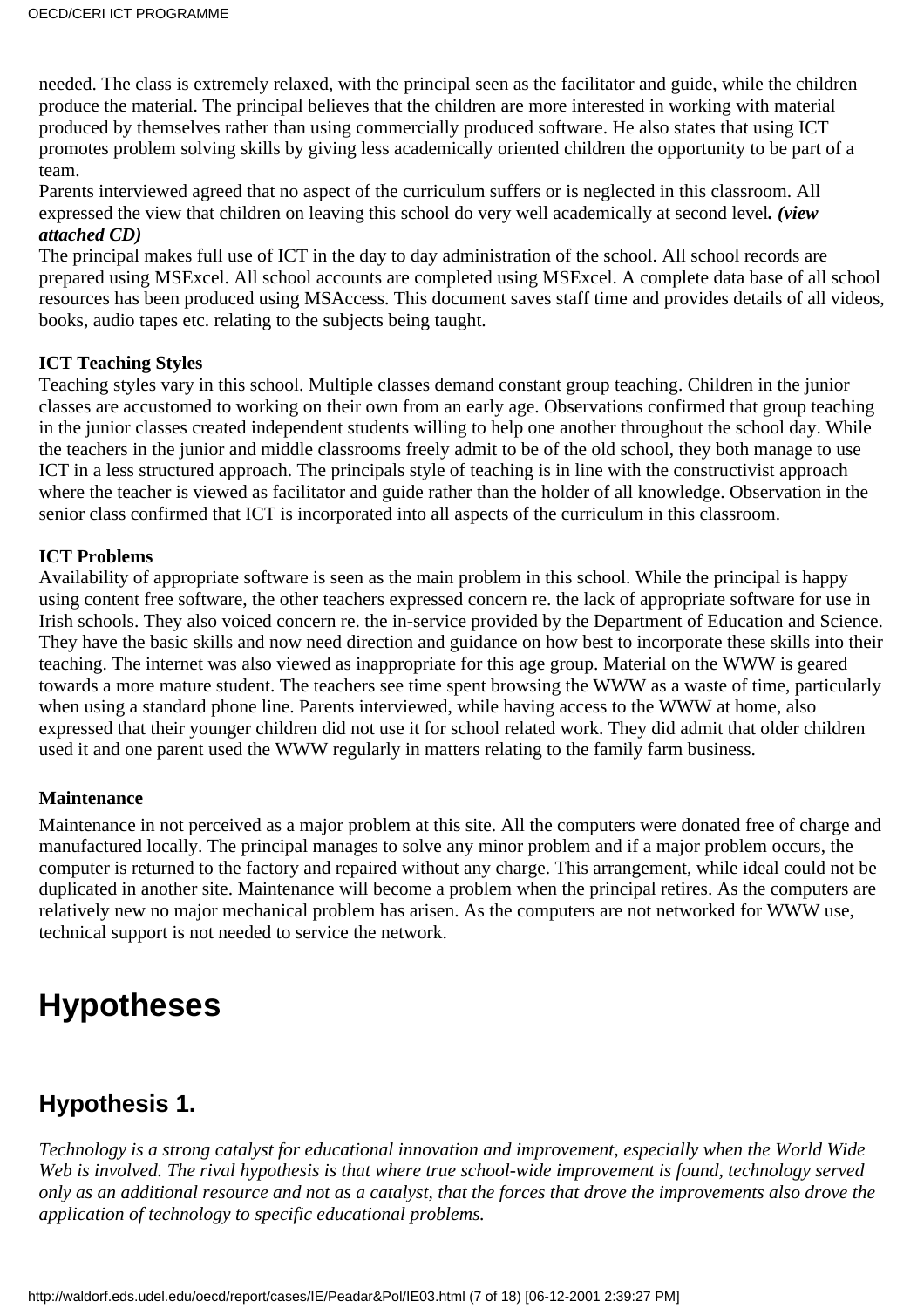While ICT is now part of the programme in Scoil Peadar & Pól**,** it was only accepted when it was recognised by the principal as having the necessary facilities to improve and compliment his Local Based Curriculum innovation. Use of the WWW and e-mail is very limited and is not seen as promoting educational objectives throughout the school.

Technology was adopted by the principal and gradually spread throughout the whole school. Technology helped change teaching style, particularly in the senior class. All members of staff have adopted ICT to varying degrees.

ICT is seen by all staff as a tool to enhance learning and teaching. ICT is appreciated by staff as a resource to be used to present material, often of a local nature, in a modern and stimulating way. ICT is viewed as a tool to motivate the children to discover and work with locally generated material. Teaching methods have not changed drastically in two of the three classes and the WWW is not used throughout the school.

Summary: It appears that the rival hypothesis holds at Scoil Peadar & Pól.

### **Hypothesis 2.**

*The diffusion of the innovation/improvement (and therefore of ICT) followed the traditional diffusion pattern for innovations, as outlined by Rogers (1995). The rival hypothesis is that technology functions differently from traditional innovations and that therefore different diffusion patterns occur.*

The data collected at Scoil Peadar & Pól verifies that the first part of hypothesis two (2) holds at this site. The principal is clearly seen as the innovator. His characteristics fit clearly with Rogers (1995) description of innovators, other than having access to substantial financial resources. He is venturesome, has many years of formal education with an additional degree from NUI Galway in Economics and Education. He has a high social status in the community, is able to cope with high degree of uncertainty, has many contacts outside the teaching profession and is highly regarded by his colleagues. He is viewed by many as an expert in the field of ICT and education. He has prepared and presented courses on ICT for many colleagues in the teaching profession. The DES has honoured the school with visits from two Ministers of Education. His approach to involving his staff in the ICT innovation has led to a harmonious atmosphere without any teacher feeling threatened or unduly pressurised into accepting technology into their classroom. He leads by example and by showing how ICT can enhance the curriculum. The staff also fit neatly with Rogers (1995) description of *Early and Late Majority*. There is no evidence of *Laggards* at this site.

Summary : There is no evidence to support the rival hypothesis at this site.

### **Hypothesis 3.**

*Successful implementation of ICT depends mostly upon staff competence in the integration of ICT into instruction and learning. This hypothesis assumes that teachers mediate ICT applications when they are successful, and that ICT s academic value relates positively to teacher competence. The rival hypothesis is that the school technological infrastructure and student ICT competence rather than staff competence determine ICT implementation outcomes*

While staff competence in integrating ICT into instruction and learning is clearly evident in the senior class, the children in the middle classes use technology without much assistance from their teacher. During classroom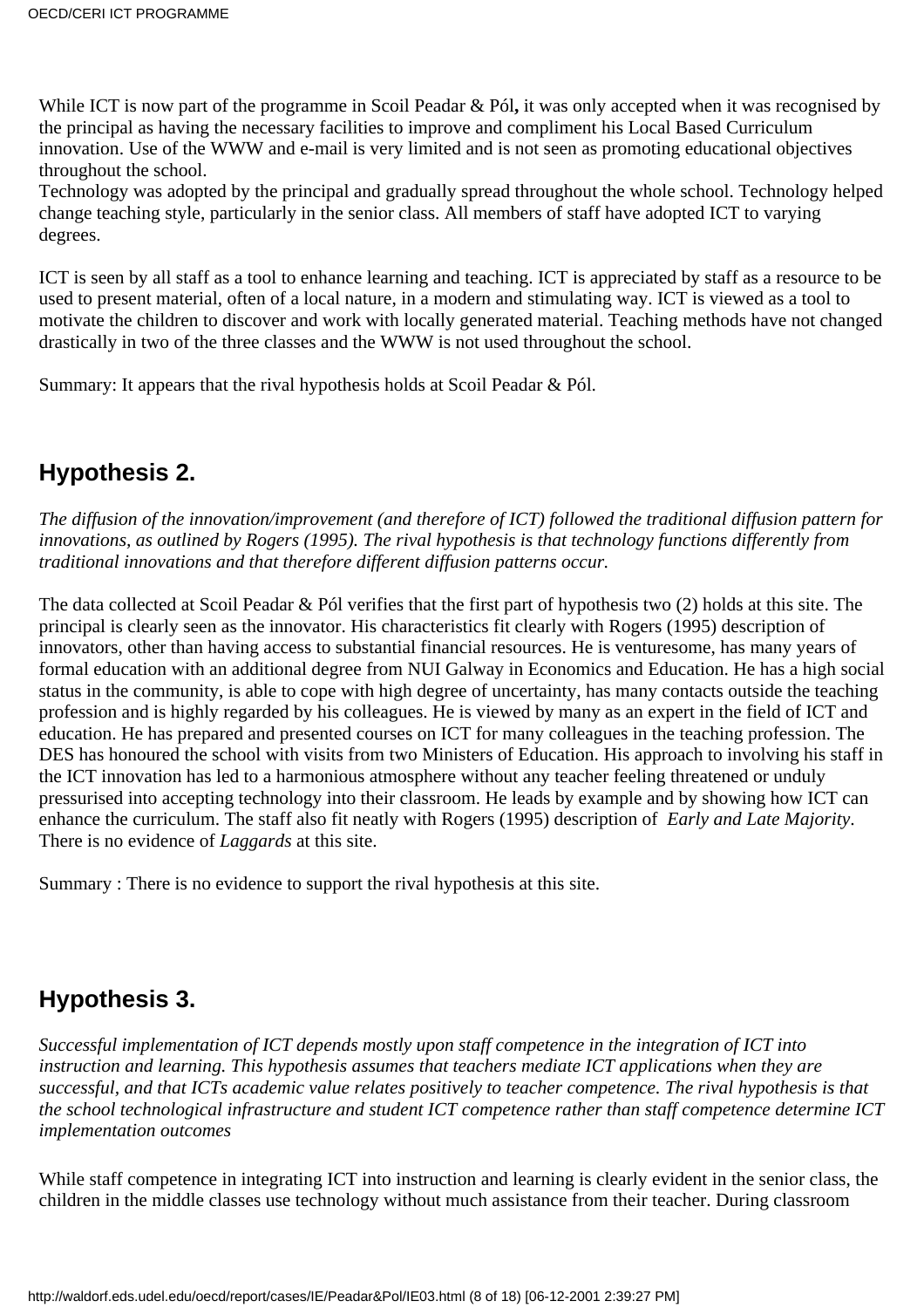observations in the junior classes, children were seen helping and coaching each other while working with ICT. The computers are available in the room giving the children the opportunity to use them when time permits.

Students and teacher in the senior classes ( $5<sup>th</sup>$  &  $6<sup>th</sup>$ ) integrate all subjects with technology. The teacher in the senior class is very competent in the use of ICT and views technology as an important and effective educational tool

Summary:- There is evidence to support both hypotheses at Scoil Peadar & Pól.

### **Hypothesis 4.**

*Gaps in academic performance between high and low poverty students will not increase when all students have equal access to ICT. The rival hypothesis is that equal access to ICT will lead to more advantaged students increasing the performance gap with disadvantaged (high poverty) students.*

All teachers in Scoil Peadar & Pól agreed that children from high poverty backgrounds are less inclined to use ICT on their own initiative. Without access to home computers these children are at a disadvantage in the classroom. Parent interviews confirm this finding. All parents interviewed had home computers and outlined the use their children made of the home PC. This ranged from playing games to completing simple word-processing exercises. However, no evidence of a direct link with homework and computers was found.

As the majority of children at this site were from a low poverty background it is difficult to show by means of evidence the case for and against this hypothesis.

Summary:- Within these constraints the rival hypothesis holds.

### **Hypothesis 5**

*Successful implementation of ICT will lead to the same or higher academic standards in spite of the low quality of many ICT materials. Academic standards are a function of teacher and school expectations and not of the standards of textbooks, ICT materials, and the like. The alternative hypothesis is that ICT use will lead to a lowering of academic standards as students spend more time on marginally beneficial searches and in browsing poor quality Web and courseware content.*

The principal and staff of Scoil Peadar & Pól agree that it s the function of the teachers and schools to ensure academic standards are maintained. The principal uses only content free software. This allows him to engage the children in producing their own software. These programmes, produced through PowerPoint and by HTML, are used by other children in the class as reinforcement and revision tools. Maths, Gaeilge, English, Geography, History are all taught using this home produced software. The WWW is used rarely and when it is, the children have only access to sites chosen in advance by the teacher.

All teachers are very dissatisfied with quality and range of appropriate software available. Computer use in all classes is based on the national and local based curriculum. Students must obey strict rules regarding computer usage in this school. Games are not allowed on school computers other than games with an educational content. These games are mostly used in the junior classes. Software is always evaluated by staff, prior to children using it in the classroom.

There is support for the alternative hypothesis in that teachers have chosen not to integrate the internet into their lessons as they fear that it will have a negative affect on academic standards.

In summary all teachers agree that ICT is an excellent motivational tool and when properly used will benefit the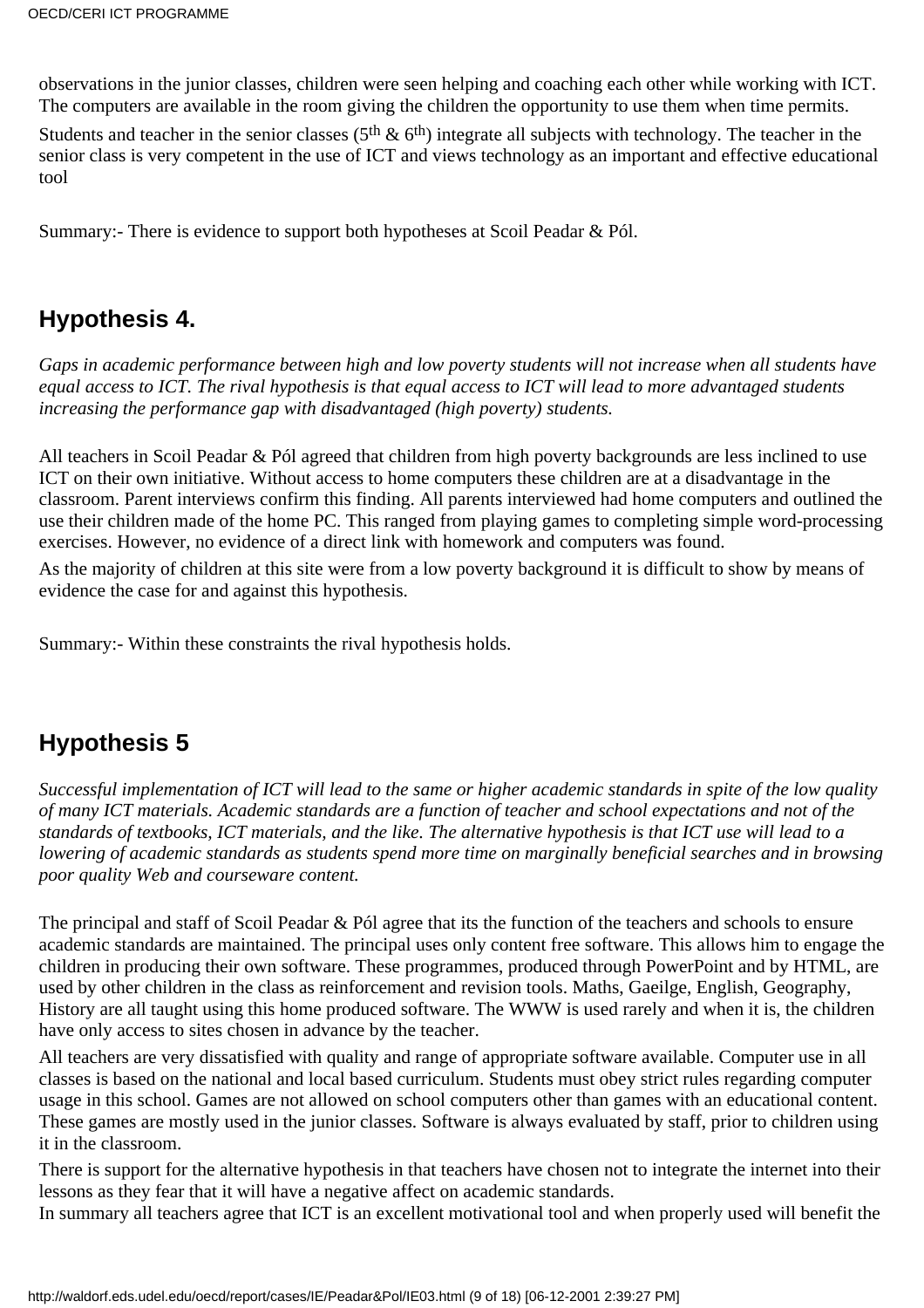children, however no real evidence, ie. examination results, exists to prove the success of ICT regarding academic standards.

Summary:- There is evidence to support both hypothesis at this site.

*We do not use the WWW as we are fearful of undesirable sites and as a staff we consider the WWW is not needed in primary school* **Principal Teacher**

## **Projection to the Future**

### **Sustainability**

Will the Local Based Curriculum and ICT innovations survive in this school? The evidence from this site would probably suggest yes. The driving force for both innovations is the principal. He readily admits that he has very little time left in the school as principal and he cannot guarantee the next principal will have his vision and enthusiasm. However he will leave the school fully equipped with up to date computers and a tradition of innovation. This in itself will be difficult to change. The children, parents and the local community have become accustomed to having this facility in the school. They worked hard to ensure their school is a centre of excellence and may not let the innovation move on when this principal retires. The principal is still planning for the future. The school will invest in a digital video camera and editing equipment. This will be used to record the lives of the elderly in the community. More time will be spent on digital sound recording. Plans are in place to make international / European school contacts to promote the use of ICT in education. However, interviews with staff shed some doubts re. their interest and commitment to both innovations even though both teachers have completed in-service courses on ICT.

## **Transferability**

Could this ICT innovation/reform be replicated in another school? Evidence from this site would suggest no. The personal interest and commitment of the present principal in the school would be difficult to achieve at another site. In general, schools find it very difficult to raise funds to equip the school with computer hardware and software. Funding at this site was not a major problem as the principal had close contacts with a local industry willing to supply and maintain all equipment free of charge.

### Further Issues

Interviews with parents did raise some issues that should be noted

- Parents felt there was an over emphasis on academic standards in the school
- Parents felt there is a need for more extra curricular activities, especially in relation to sport.

Teachers also commented on

- ICT in-service and the need to provide exemplars in relation to more material on ICT and integration in the classroom
- ICT and English
- ICT and Maths
- ICT and Science
- ICT and Environmental Studies
- More appropriate software for classroom use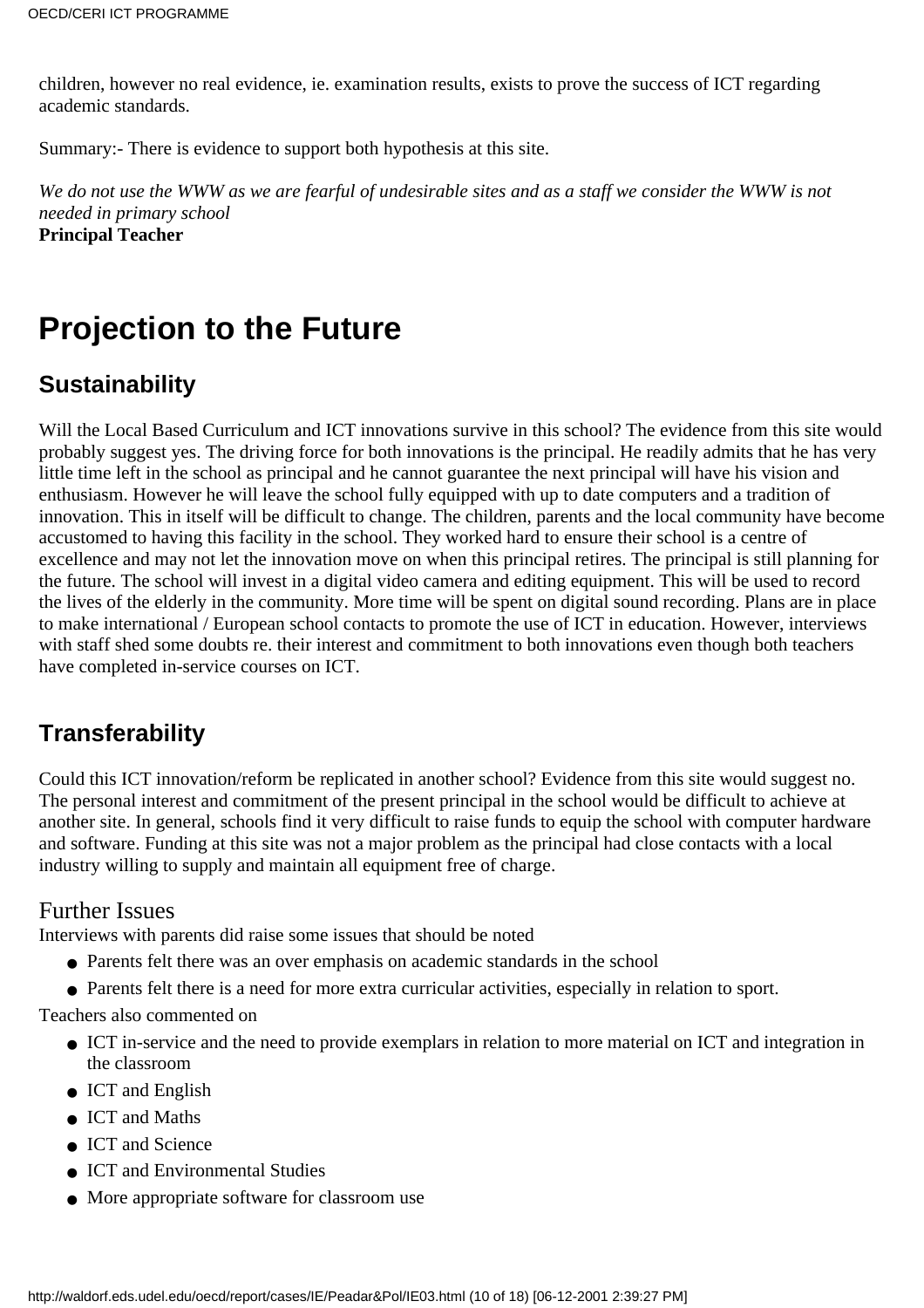- Software with Irish content and supportive of the Irish School Curriculum
- More support from the DES Inspectors
- Inspectors should encourage more use of ICT and value the work of teachers using ICT in the classroom

The principal felt justified in introducing his Local Based Curriculum as the Curriculum of 1999 emphasises the role of the locality in all aspects of the school programme. He also agreed that the Curriculum promotes the use of ICT and gives teachers the opportunity to integrate ICT into their teaching and childrens learning.

### **Appendix A**

### ICT Use Survey for Teachers Scoil Peadar & Pól, Ireland

3 teachers filled out this questionnaire  $(n = 3)$ .

• How comfortable are you with using a computer to do each of the following? (Choices are:, very comfortable, comfortable, somewhat comfortable, not at all comfortable)

|                |                                              | very<br>com-fortable | com-<br>fortable | somewhat<br>com-fortable | not at all com-<br>fortable |
|----------------|----------------------------------------------|----------------------|------------------|--------------------------|-----------------------------|
|                | write a paper                                |                      |                  |                          |                             |
| 2 <sub>1</sub> | search for information on the World Wide Web |                      |                  |                          |                             |
| 3.             | create and maintain web pages                |                      |                  |                          | $\overline{2}$              |
| 4.             | luse a data base                             |                      |                  |                          |                             |
| 5.             | develop a data base                          |                      |                  |                          |                             |
| 6.             | send or receive e-mail                       |                      |                  |                          |                             |
| 7 <sub>1</sub> | Write a programme)                           |                      |                  |                          |                             |
| 8.             | draw a picture or diagram                    |                      |                  |                          |                             |

" How important is each of the following computer-related skills for your teaching? Choices are (very important, important, so-so, not important at all)

|                 |                                                                  | Very<br>important | important | So-so | <b>Not</b><br>∣important at∥<br>all |
|-----------------|------------------------------------------------------------------|-------------------|-----------|-------|-------------------------------------|
| $\overline{10}$ | Write a paper with a word processor                              | 3                 |           |       |                                     |
| $\sqrt{11}$     | Search for information on the WWW                                |                   |           |       |                                     |
| $\overline{12}$ | Create web pages                                                 |                   |           |       |                                     |
| $\overline{13}$ | Use a data base                                                  | 2                 |           |       |                                     |
| 14              | Develop a data base                                              | っ                 |           |       |                                     |
| $\overline{15}$ | Send and receive e-mail                                          |                   | 12        |       |                                     |
| $\overline{16}$ | Write a programme                                                |                   |           |       | 3                                   |
| $\overline{17}$ | Draw a picture or diagram with a graphing/drawing<br>application | っ                 |           |       |                                     |
| $\overline{18}$ | Present information (e.g. using PowerPoint or equivalent)        | 2                 |           |       |                                     |

" During the past school year, how often do your students on average do the following for the work you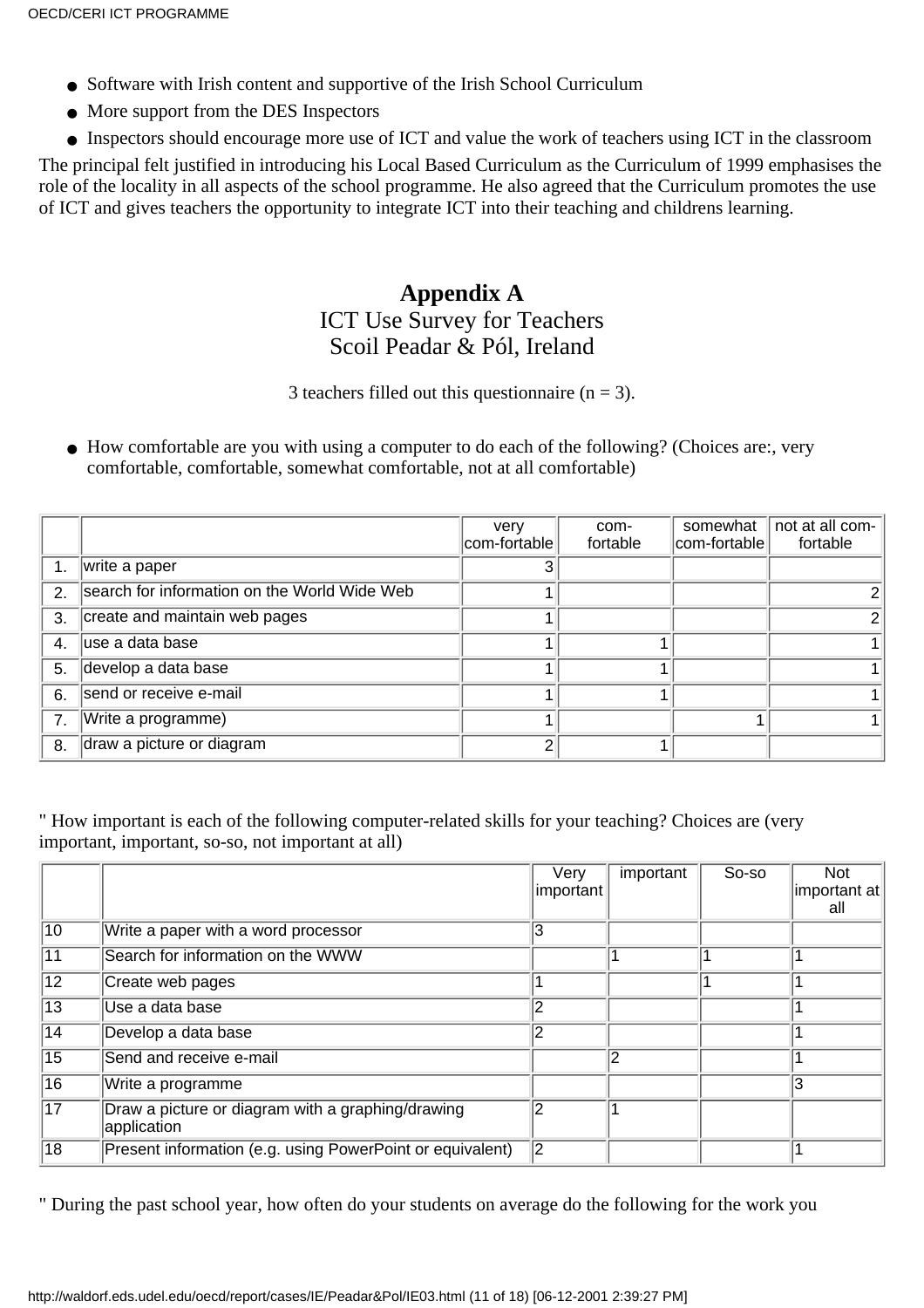assigned? (Choices are: several times each week, several times each month, a few times, never)

|     |                                                           | Several times<br>each week | Several times<br>each month | A few times | never          |
|-----|-----------------------------------------------------------|----------------------------|-----------------------------|-------------|----------------|
| 19. | use the World Wide Web                                    |                            |                             |             |                |
| 20. | create web pages                                          |                            |                             |             |                |
| 21. | send or receive e-mail                                    |                            |                             |             | $\overline{2}$ |
| 22. | use a word processing program                             | 2                          |                             |             |                |
| 23. | use a computer to play games                              |                            |                             |             |                |
| 24. | use a spreadsheet                                         |                            |                             |             |                |
| 25. | use a graphics program                                    | 2                          |                             |             |                |
| 26. | join in an on-line forum or chat room                     |                            |                             |             | 3              |
| 27. | use a presentation programme                              | 2                          |                             |             |                |
| 28. | use an instructional programme<br>(including simulations) |                            |                             |             |                |
| 29. | Other computer uses (specify)                             |                            |                             |             |                |

30. How would you rate your ability to use a computer? (Choices are: good, fair, poor)

| good |
|------|
| fair |
| poor |

31. Was student computer use ever evaluated for grading? (yes-no)

| es |
|----|
| 10 |

32. If you assign World Wide Web searching, how much freedom do you allow students in locating sites to visit? (no restrictions, some restrictions, designated sites only)

| $0$  no restrictions    |
|-------------------------|
| 0 some restrictions     |
| 3 designated sites only |

33. Do you create or modify a Web site with any of the classes that you taught? (yes-no)

| es |
|----|
| ıО |

34. What portion of the computer use in your classes was directly related to the course content (all, most, some, very little)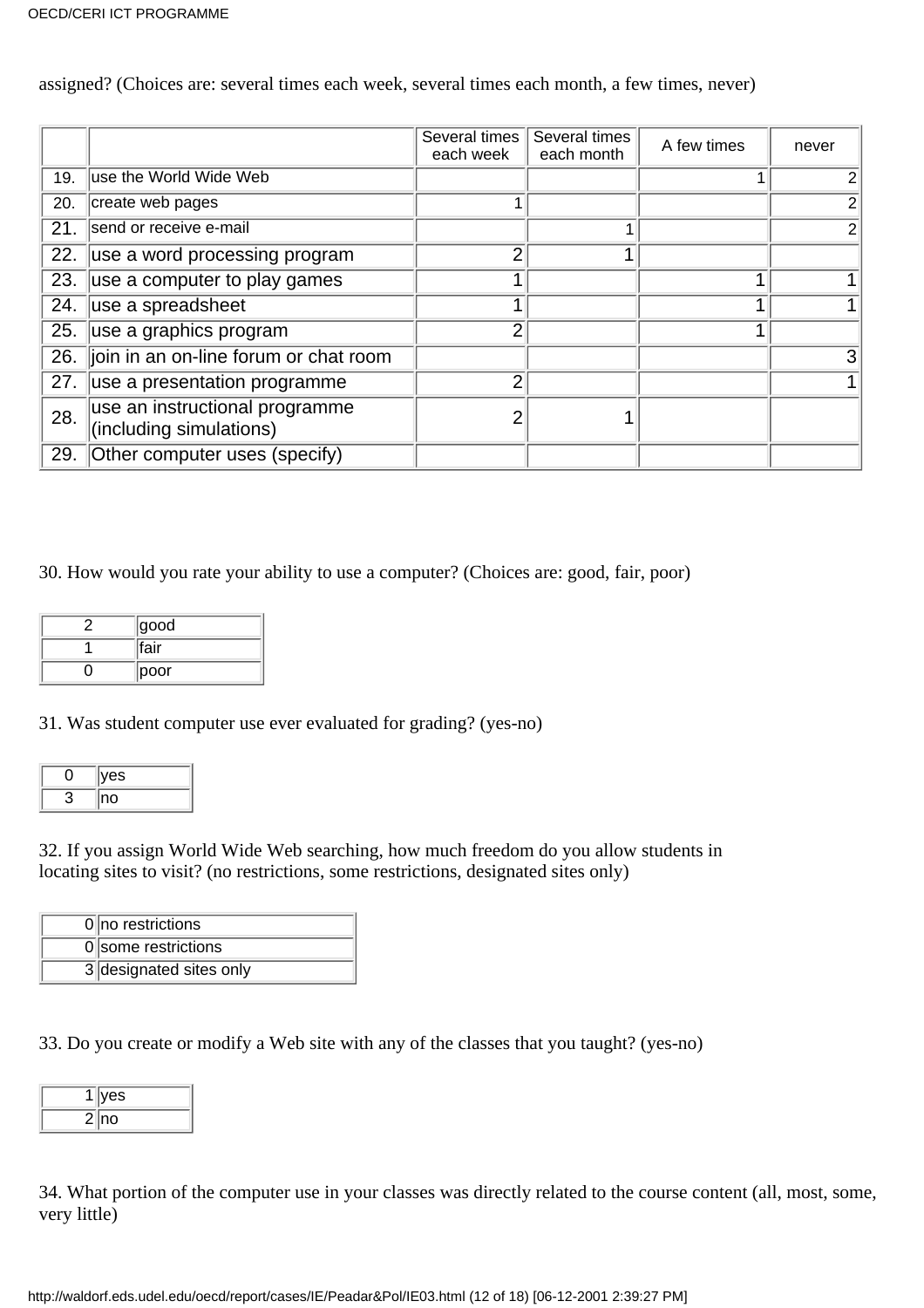| $1$  all        |
|-----------------|
| $1$ most        |
| $1$ some        |
| $0$ very little |

35. What portion of the computer use that you assign is done by students individually? (all, most, some, very little)

| $2$ all         |
|-----------------|
| $1$ most        |
| $0$ some        |
| $0$ very little |

36. If you have a computer at home how often do you it at home for preparing for teaching?

| 1 Several times a week  |
|-------------------------|
| 0 Several times a month |
| 1 A few times           |
| Never                   |
| 1 No computer           |

37. Did you participate as a student or instructor in a virtual course through the Internet/World Wide Web? (yes-no)

| <b>yes</b> |
|------------|
| 3 no       |

38. Have you ever involved your students in collaborative learning over the Internet/World Wide Web with students from other classes? (yes-no)

| /es       |  |
|-----------|--|
| 3.<br>ျဂ၀ |  |

39. Are you currently using technology to collaborate with other teachers ( professional chat rooms, forums, or the like?) (yes-no)

| es      |  |
|---------|--|
| з<br>no |  |

40. How many e-mail messages do you send each week on average (more than 12, 6-11, 1-5,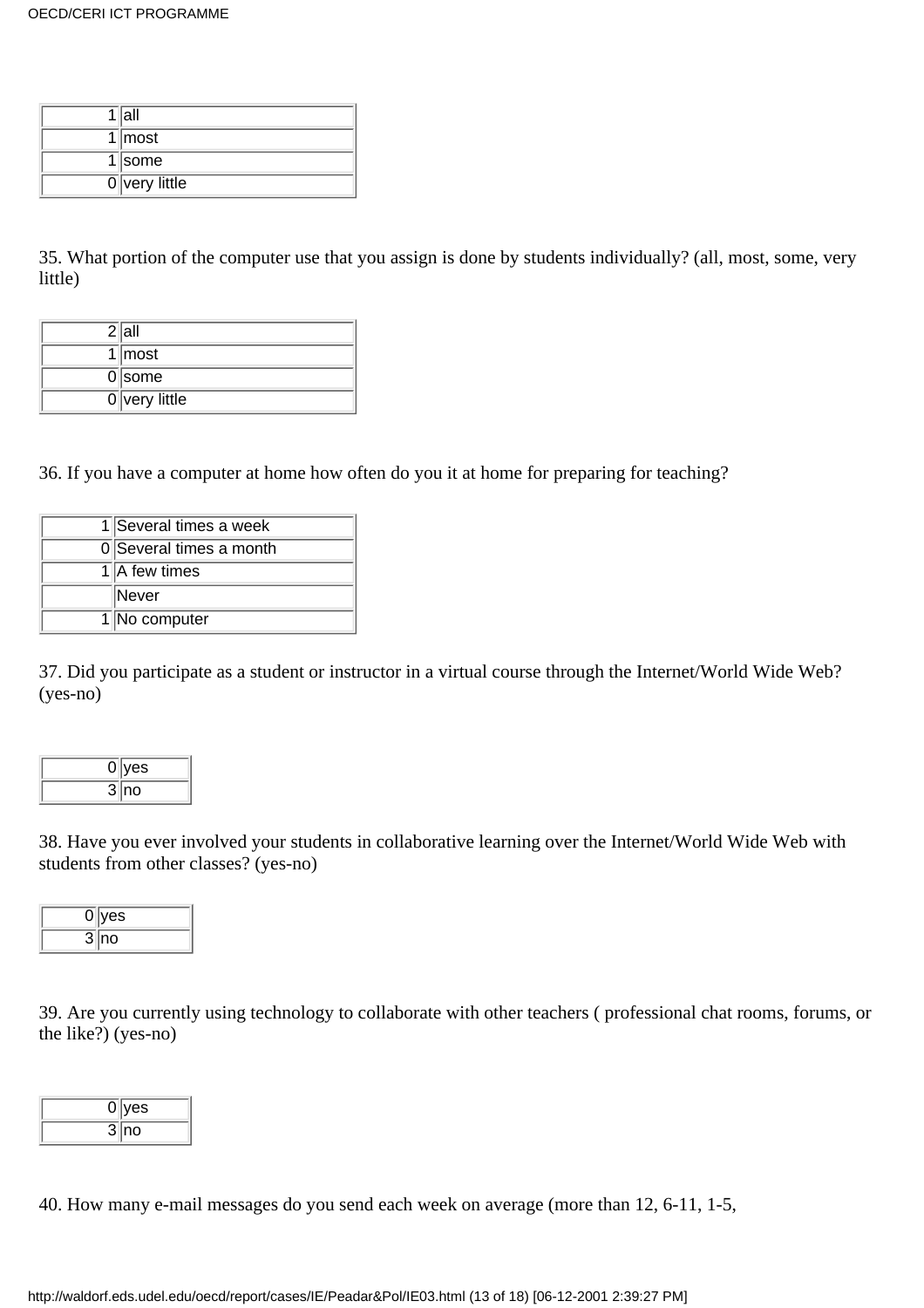none).

| more than 12 |
|--------------|
| $ 6 - 11$    |
| -5           |
| 2 none       |

### " Have you ever done any of the following? (Choices are: yes, no)

|     |                                                                                           | ves | no |
|-----|-------------------------------------------------------------------------------------------|-----|----|
| 41. | made changes to a computer s hardware                                                     |     |    |
| 42. | installed an update to an application program (word processor, graphics<br>program, etc.) |     |    |
| 43. | recovered a damaged file                                                                  |     |    |
| 44. | created a web site                                                                        |     |    |
| 45. | developed a data base                                                                     | ົ   |    |

### **Appendix B Classroom Observations, Interviews,**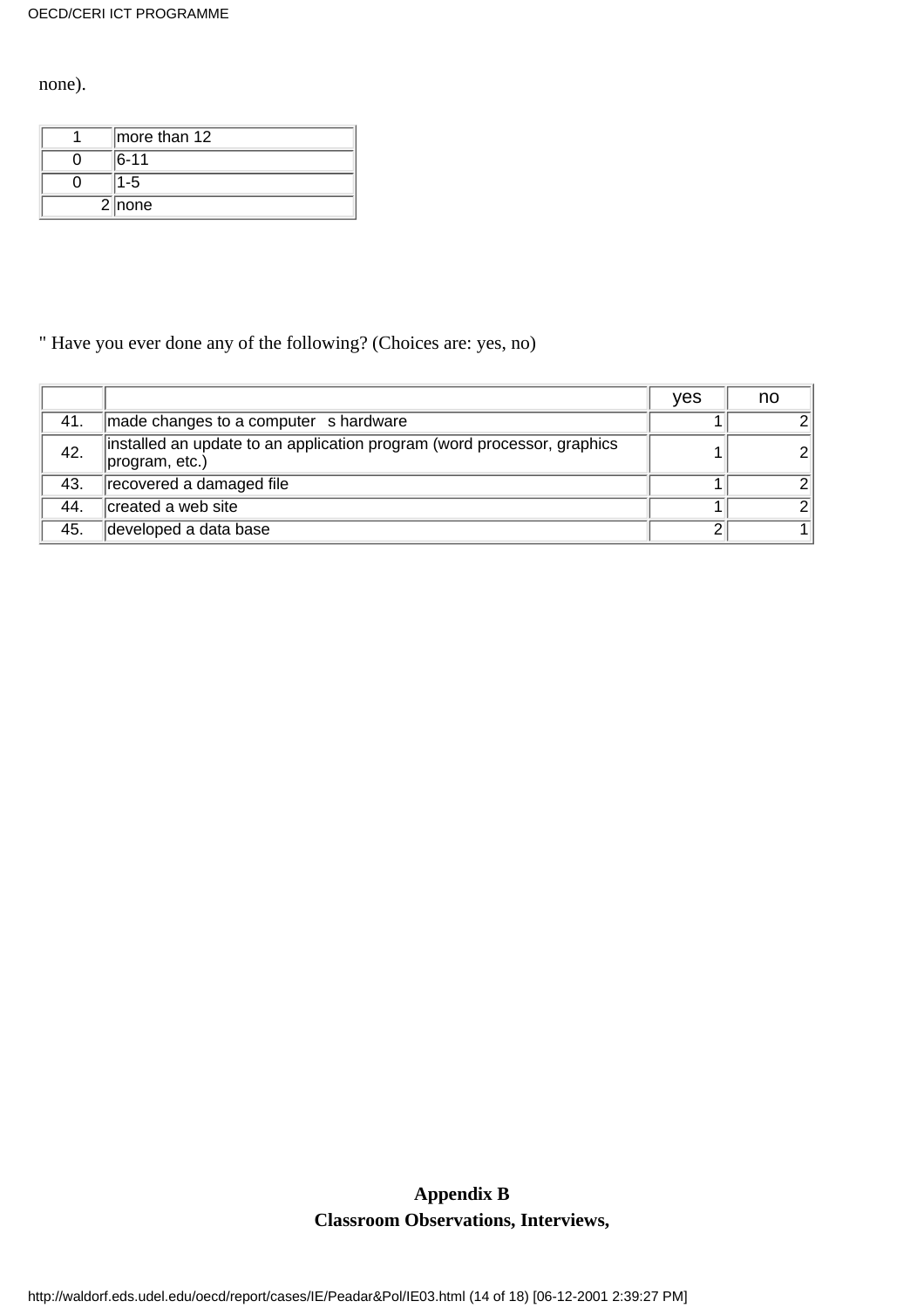#### **Scoil Peadar & Pól, Ireland, Classes, Teachers and lessons observed**

#### **Interviews:**

| Teachers<br>Principal & ICT | 40 mins<br>90 mins | David O Grady & Oliver Mc Garr<br>Dr. Jim Gleeson | 11.12.00<br>15.02.01 |
|-----------------------------|--------------------|---------------------------------------------------|----------------------|
| Co-ordinator                |                    |                                                   |                      |
| Board of Management         | 50 Mins            | David O Grady                                     | 9.02.01              |
| Parents                     | 30 mins each       | David O Grady & Keith Johnson                     | 12.12.00             |
| Children (Group)            | 30 mins each       | David O Grady & Oliver McGarr                     | 11.12.00             |

#### **Outside-of-Classroom Observations**

Keith Johnston , Oliver McGarr and David O Grady

### **Classroom Observations**

| Date     | No. | <b>Class</b>        | <b>Lesson</b>     | <b>Software</b>                   | <b>Observer</b> |
|----------|-----|---------------------|-------------------|-----------------------------------|-----------------|
| 11.12.00 | 29  | Junior Class        | Language          | <b>MS</b> Creative Writer         | David O Grady   |
|          |     |                     |                   | Multimedia Cd                     |                 |
|          |     |                     |                   | Roms                              |                 |
|          |     |                     |                   | <b>Phonics Game</b>               |                 |
| 11.12.00 | 28  | Middle Class        | Language          | <b>MSWord</b>                     | Oliver Mc Garr  |
|          |     |                     |                   | Multimedia Cd                     |                 |
|          |     |                     |                   | Roms                              |                 |
| 11.12.00 | 24  | <b>Senior Class</b> | Language          | HTML, PowerPoint, David O Grady   |                 |
|          |     |                     | <b>ICT Skills</b> | MSWord, MSExcel, & Oliver Mc Garr |                 |
|          |     |                     |                   | <b>DreamWeaver</b>                |                 |
|          |     |                     |                   | Hyperstudio                       |                 |
|          |     |                     |                   | <b>Photo Editor</b>               |                 |

Three classes observed ranging from Infants to 6<sup>th</sup>. (Three classes in two rooms and two classes in another room)Time spent in each classroom: 50 minutes. Subjects varied from language lessons to maths and creative writing. PowerPoint and HTML presentations based on the local environment and the national curriculum. Much evidence of children working independently and in-groups. Teacher directed and child directed work. Children also collaborating and tutoring when needed. No evidence of e-mail or the WWW

#### **Software in use**

| <b>MSPowerPoint</b> | <b>MSExcel</b>                         | <b>MSCreative Writer</b> | Hyperstudio        |
|---------------------|----------------------------------------|--------------------------|--------------------|
| DreamWeaver         | MSAccess (Teacher use) MS Photo Editor |                          | Multimedia CD Roms |
| MS FrontPage        | MS Word                                | HTML (Explorer)          |                    |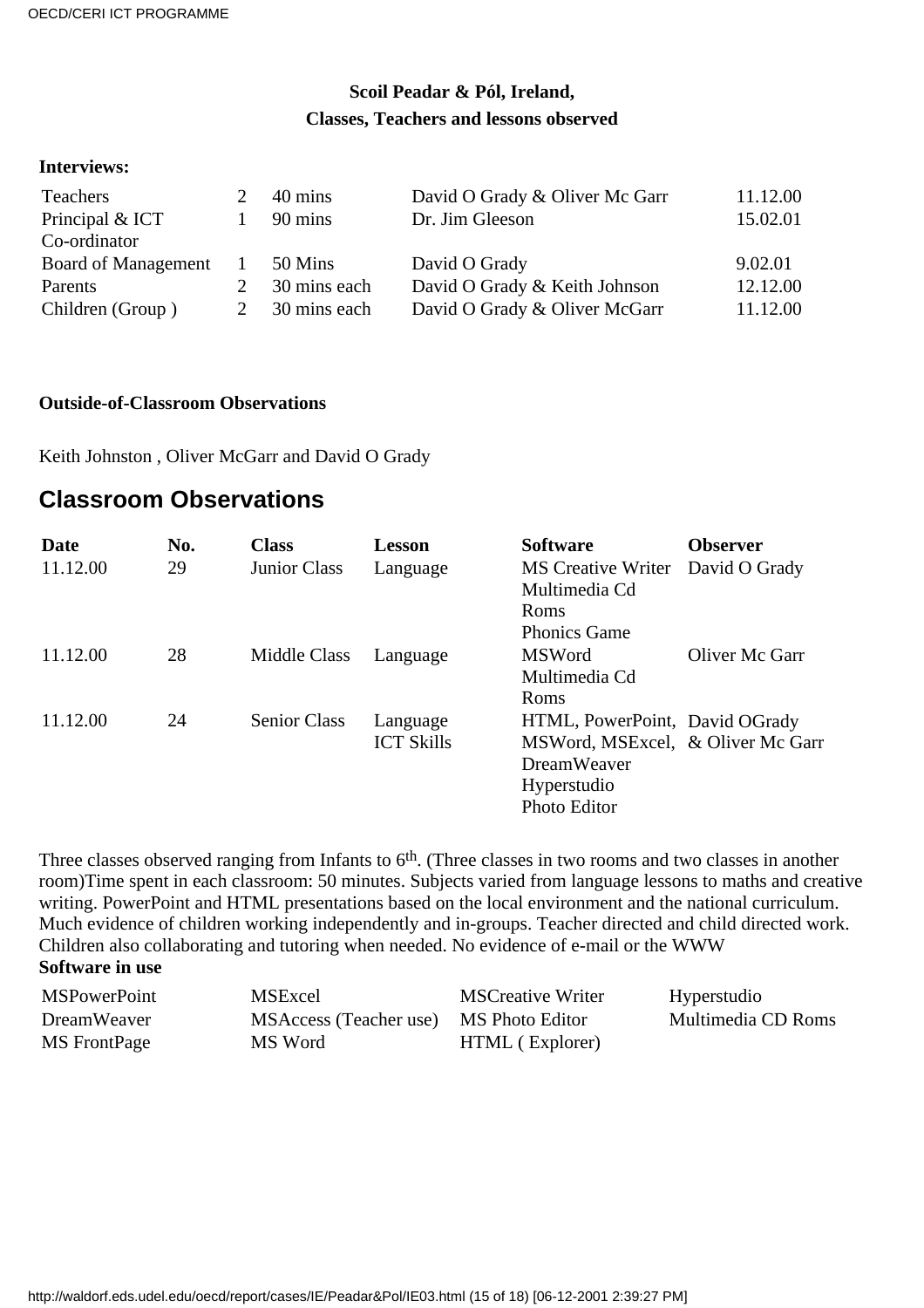### **Appendix C**

| 叠 Conchèr - Microsoft Internet Explorer<br>TE X                                                                                                                                                                                                                                                                                                                                                        |
|--------------------------------------------------------------------------------------------------------------------------------------------------------------------------------------------------------------------------------------------------------------------------------------------------------------------------------------------------------------------------------------------------------|
| Fig. Edit View Favories Ceeb Help<br>制度                                                                                                                                                                                                                                                                                                                                                                |
| 家.<br>ă<br>G.<br>63<br>$ \div $<br>∻<br>$\overline{3}$<br><b>Home</b><br>Del lome Realcom<br>Dack<br><b>Feiresh</b><br>Favorites<br>listem<br>Pint<br>Forward<br>Search<br>5:55<br>AJJ ew (C) Eisecnonan cammach.html<br>Licky <sup>39</sup><br>미 순교                                                                                                                                                   |
|                                                                                                                                                                                                                                                                                                                                                                                                        |
| An Samhradh Sa samhradh gheibhimid laethanta saoire ón scoil agus ar an lá<br>deireanach teann gach daoine abhaile ar leath uair tar éis a do-dheag.<br>Go ceann seachtaine bim mé ag fanach sa bhaile agus ansin bionn cead agam dul ar<br>la ethanta saoire go dtí mo Auntini go léir.<br>Bionn mo colceathracha ag teacht chugam ar laethanta saoire freisin agus thagann<br>siad <i>i</i> America. |
| . Teann mé ar laethanta rúig nú sé uair sa hIdian.<br><b>Back</b>                                                                                                                                                                                                                                                                                                                                      |
|                                                                                                                                                                                                                                                                                                                                                                                                        |
| <b>O</b> Darc<br>图 My Computer                                                                                                                                                                                                                                                                                                                                                                         |
| 1885Hill G 感 th © ™   @ w   W *a   Guad   @ 668     Pagenthis   Catalon   G (40) © 02/2   @ 642   A 14                                                                                                                                                                                                                                                                                                 |
| <b>Examples of ICT related work</b>                                                                                                                                                                                                                                                                                                                                                                    |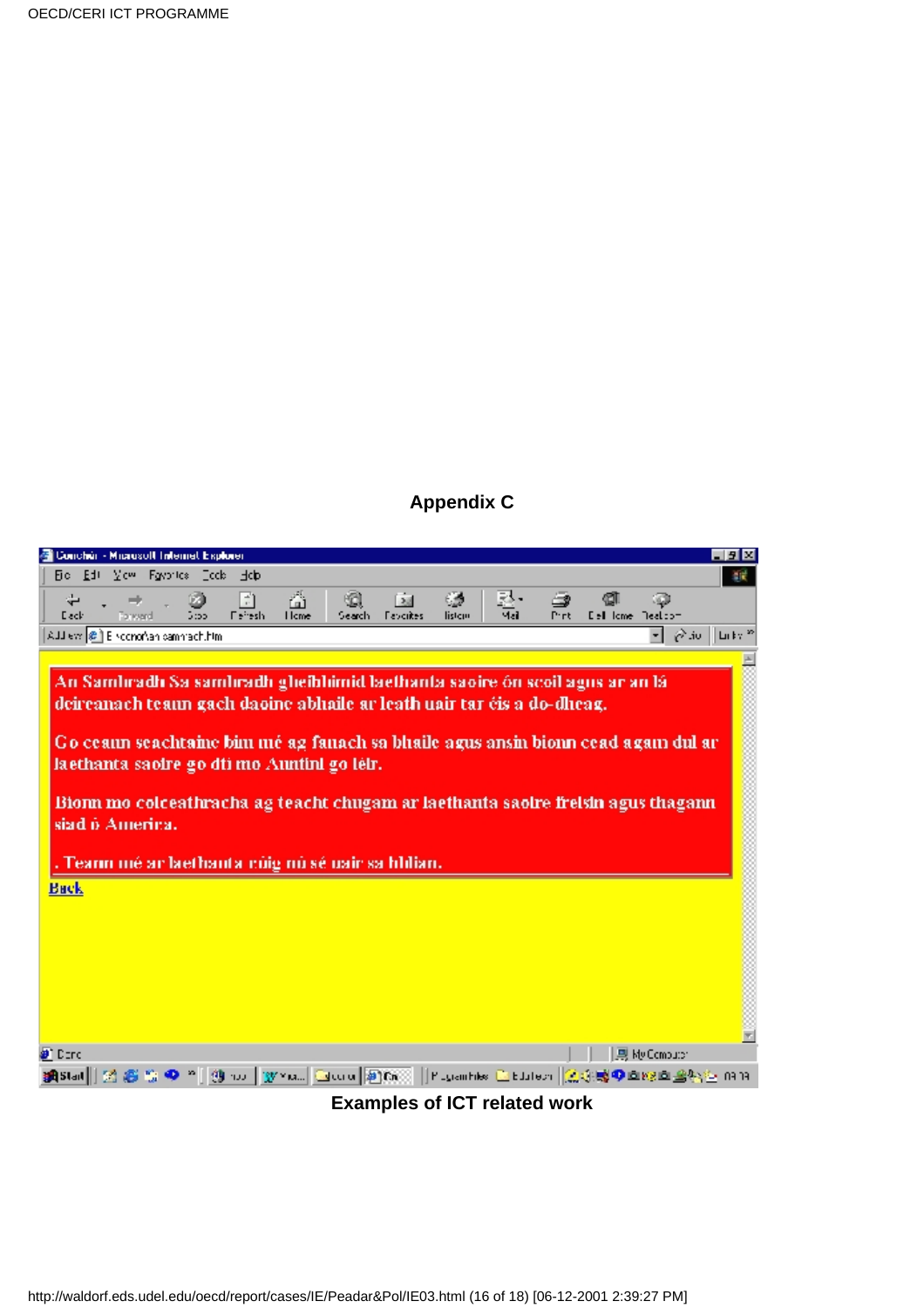



http://waldorf.eds.udel.edu/oecd/report/cases/IE/Peadar&Pol/IE03.html (17 of 18) [06-12-2001 2:39:27 PM]